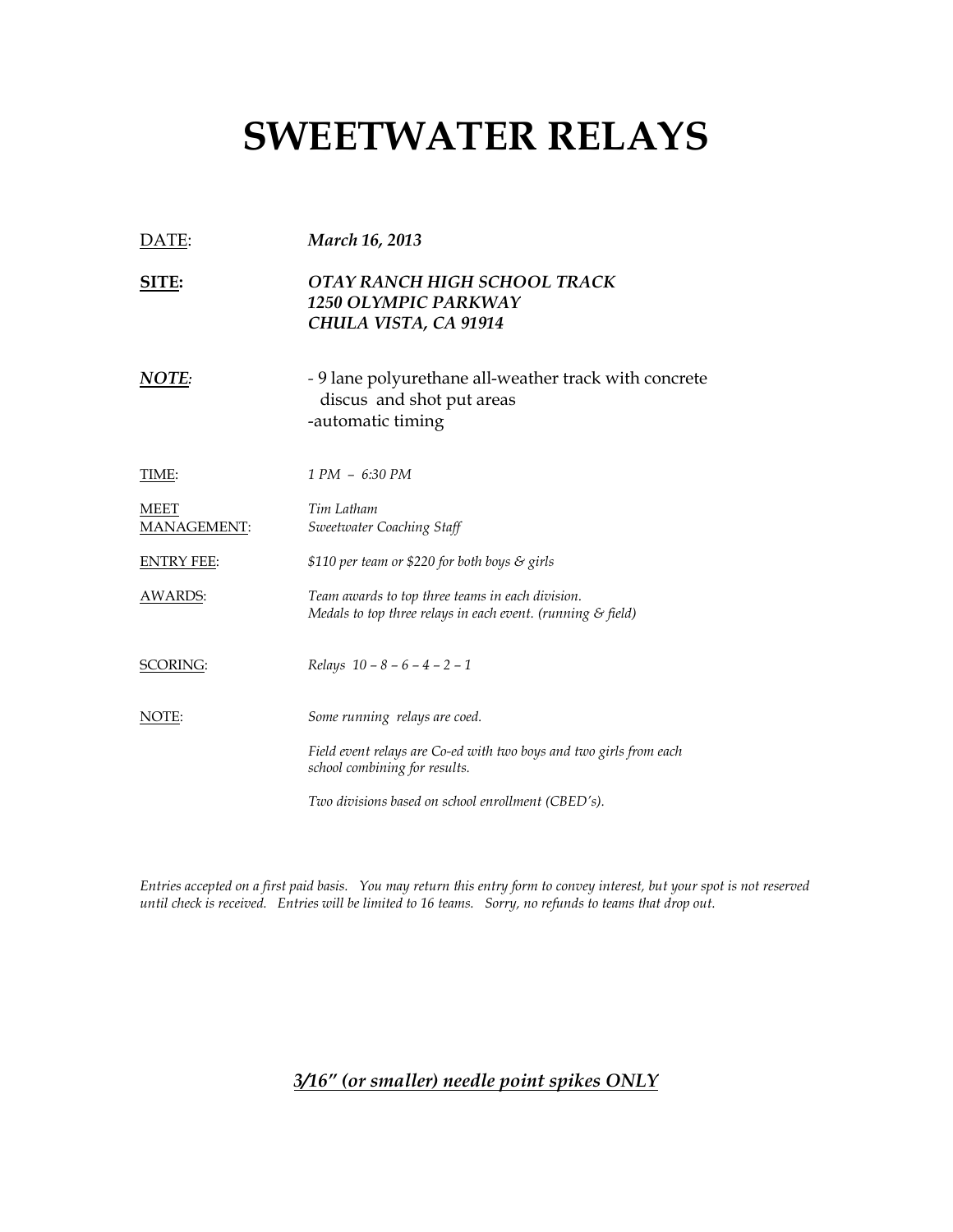## **ORDER OF EVENTS**

| NO.              | <b>TIME</b> | <b>EVENT</b>                       |                     |
|------------------|-------------|------------------------------------|---------------------|
| 1                | 2:00        | <b>Coed Shuttle Hurdles</b>        | Boy-Girl-Boy-Girl   |
| $\boldsymbol{2}$ | 2:30        | Frosh/Soph Coed Mid-Distance       | B880-G440-B440-G880 |
| 3                | 2:50        | Girls 440 Yd. Relay                | 4 x 110             |
| 4                | 3:00        | Boys 440 Yd. Relay                 | 4 x 110             |
| 5                | 3:10        | <b>Girls Distance Medley</b>       | 1320-440-880-Mile   |
| 6                | 3:50        | Girls Frosh/Soph Sprint Medley     | 220-110-110-440     |
| $\overline{7}$   | 4:05        | Boys Frosh/Soph Sprint Medley      | 220-110-110-440     |
| 8                | 4:20        | Girls 880 Yd. Relay                | 4 x 220             |
| 9                | 4:25        | Boys 880 Yd. Relay                 | 4 x 220             |
| 10               | 4:40        | Coed 2 Mile Relay                  | B880-G880-B880-G880 |
| 11               | 4:55        | <b>Girls Varsity Sprint Medley</b> | 220-110-110-440     |
| 12               | 5:15        | <b>Boys Varsity Sprint Medley</b>  | 220-110-110-440     |
| 13               | 5:30        | Boys 4 Mile Relay                  | 4 x Mile            |
| 14               | 6:00        | Girls Mile Relay                   | 4 x 440             |
| 15               | 6:20        | <b>Boys Mile Relay</b>             | 4 x 440             |

## **FIELD EVENT RELAYS**

(beginning at 1:00 PM)

LONG JUMP SHOT PUT DISCUS HIGH JUMP POLE VAULT

(beginning at 3:30 PM)

TRIPLE JUMP